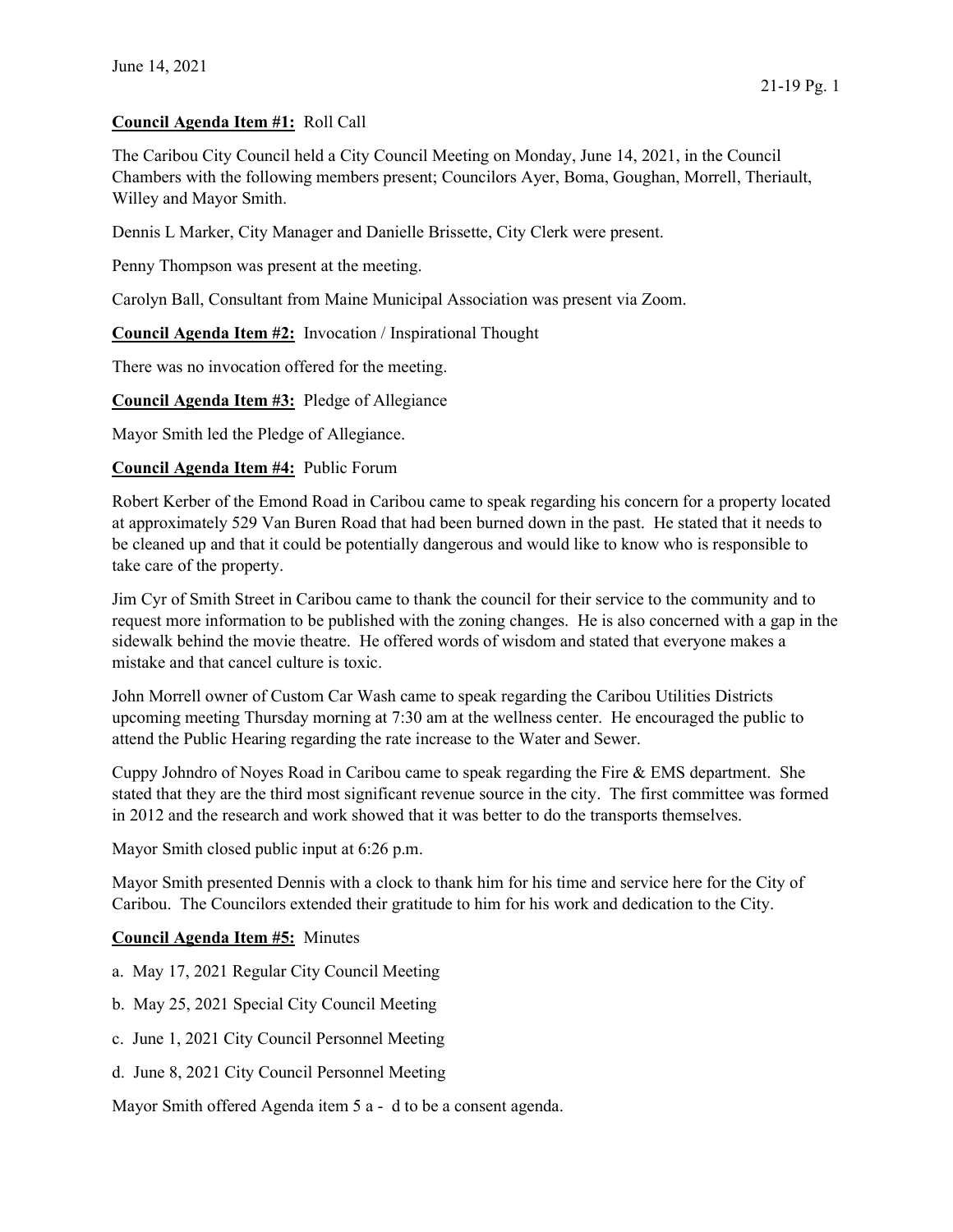Motion made by Councilor Ayer, seconded by Councilor Theriault to accept agenda item #5 Minutes a-d as presented.

Roll Call Vote: T. Ayer - Yes, C. Boma - Yes, R.M. Goughan – Yes, D. Morrell - Yes, J. Theriault - Yes, L. Willey - Yes, J. Smith - Yes (So voted)

Council Agenda Item #6: Public Hearings and Possible Action Items

a. Ordinance No. 04, 2021 Series, Regarding Tax Acquired Property Disposal Policy (continued)

Continued public hearing at 6:37 p.m.

Manager Marker explained that the City has had a policy from the early 90's and no ordinance has been in place until now. This would codify the policy and make it part of the charter. New information in the proposed ordinance would include securing the property after 60 days and that the city's intent is not to become landlords. It also gives the council the opportunity to retain the property for public purposes or for council to work with non-profit organization for redevelopment.

No comments were provided by the public.

Closed public hearing at 6:37 p.m.

Motion made by Councilor Theriault, seconded by Councilor Boma to approve Ordinance No. 04, 2021 Series, Regarding Tax Acquired Property Disposal Policy as presented.

Roll Call Vote: T. Ayer - Yes, C. Boma - Yes, R.M. Goughan – Yes, D. Morrell - Yes, J. Theriault - Yes, L. Willey - Yes, J. Smith - Yes (So voted)

b. Ordinance No. 05, 2021 Series, Charter Amendment – Councilor Qualifications

Continued public hearing at 6:38p.m.

Manager Marker stated that the payment of taxes obligation is made clearer in that the provision in the charter applies to sitting councilors and not councilor elect, there is some cleanup of the ordinance that states no councilor can take office if they are a paid employee of the city. This is to clarify that if someone is running for office the taxes do not need to be paid at that time but before they take their oath of office.

No comments were provided by the public.

Public hearing closed at 6:45 p.m.

Motion made by Councilor Ayer, seconded by Councilor Willey to accept the Ordinance No. 05, 2021 Series, Charter Amendment – Councilor Qualifications with the following changes of two sentences: All city councilors must have their taxes paid before December 31st. All councilors elect need to have their taxes paid before being sworn into office.

Roll Call Vote: T. Ayer - Yes, C. Boma - Yes, R.M. Goughan – No, D. Morrell - No, J. Theriault - Yes, L. Willey - Yes, J. Smith - Yes (So voted)

c. Ordinance No. 06, 2021, Series, Charter Amendment – Councilor Meeting Attendance (continued)

Continued public hearing at 6:46 p.m.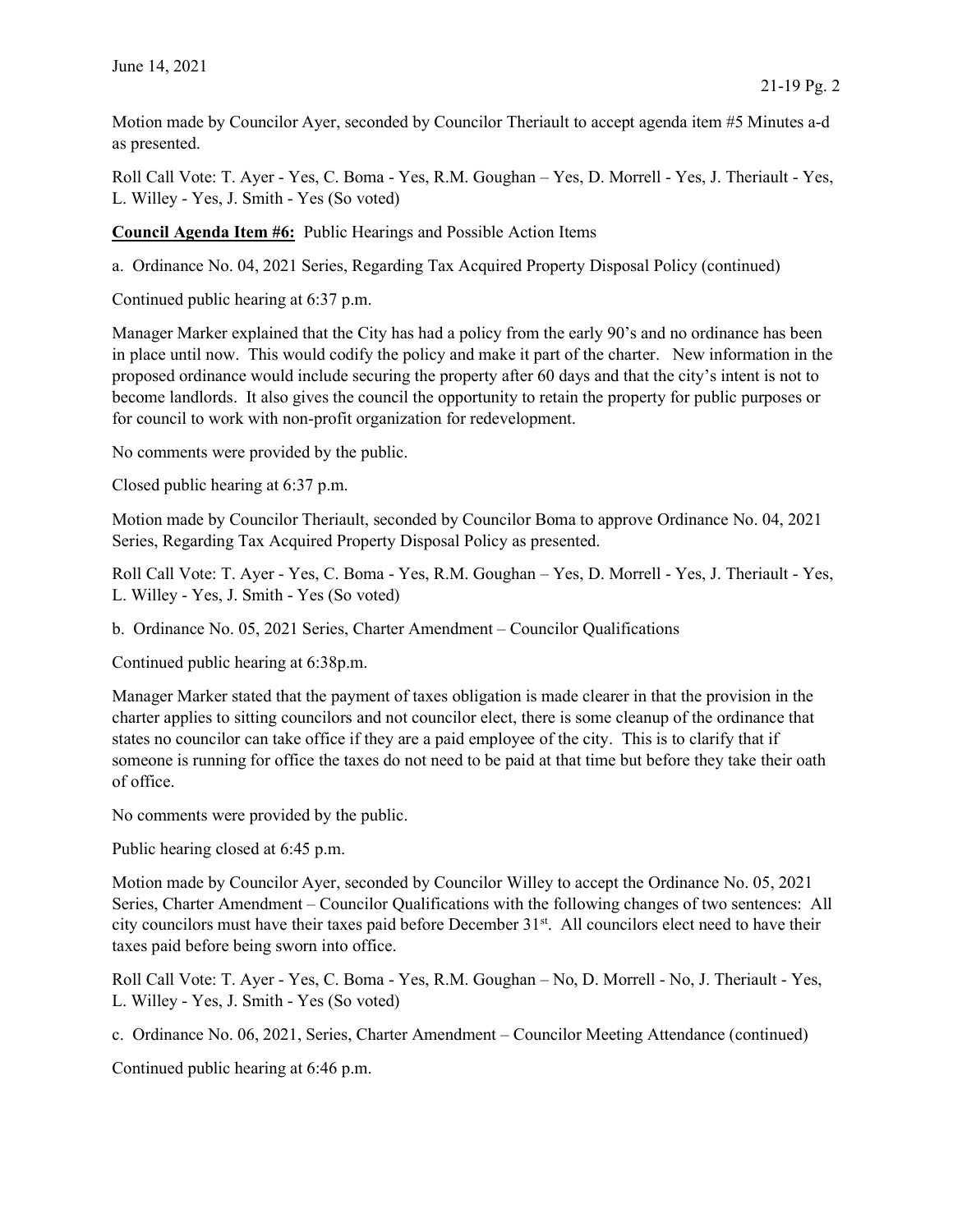Ordinance No. 06 is to clarify attendance, or the percentage of meetings councilors can miss and continue without forfeiting their seat.

No comments were provided by the public.

Public hearing closed at 6:46 p.m.

Motion made by Councilor Theriault, seconded by Councilor Boma to accept Ordinance No. 06, 2021, Series, Charter Amendment – Councilor Meeting Attendance as presented.

Roll Call Vote: T. Ayer - Yes, C. Boma - Yes, R.M. Goughan – No, D. Morrell - No, J. Theriault - Yes, L. Willey - Yes, J. Smith - Yes (So voted)

d. Ordinance No. 07, 2021 Series, Charter Amendment – City Public Notice Requirements (continued)

Continued public hearing at 6:47 p.m.

This ordinance enables the city to use internet-based platforms to post public notices in addition to notices sent to local newspapers.

No comments were provided by the public.

Public hearing closed at 6:48 p.m.

Motion made by Councilor Theriault, seconded by Councilor Ayer to accept Ordinance No. 07, Series, Charter Amendment – City Public Notice Requirements as presented.

Roll Call Vote: T. Ayer - Yes, C. Boma - Yes, R.M. Goughan – Yes, D. Morrell - Yes, J. Theriault - Yes, L. Willey - Yes, J. Smith - Yes (So voted)

e. Ordinance No. 08, 2021 Series, Charter Amendment, City Real Estate Transaction Requirements

Open Public Hearing at 6:48 p.m.

This ordinance enables the city to enter real estate transactions (sales, leases, etc.) without requiring an ordinance to be passed for each transaction. The change effectively provides that the City real estate contracts are to no longer be treated as binding public law. Public meetings will still be required when any real estate transactions are considered.

No comments were provided by the public.

Closed public hearing at 6:50 p.m.

Motion made by Councilor Theriault, seconded by Councilor Boma to approve Ordinance No. 08, 2020 Series, Charter Amendment, City Real Estate Transaction Requirements as presented.

Roll Call Vote: T. Ayer - No, C. Boma - Yes, R.M. Goughan – Yes, D. Morrell - Yes, J. Theriault - Yes, L. Willey - Yes, J. Smith - Yes (So voted)

f. Ordinance No. 9, 2021 Series, Rubbish Hauler Licensing

Open Public Hearing at 6:53 p.m.

This ordinance enables the city administration to renew rubbish hauler permits rather than having the applications presented to the City Council.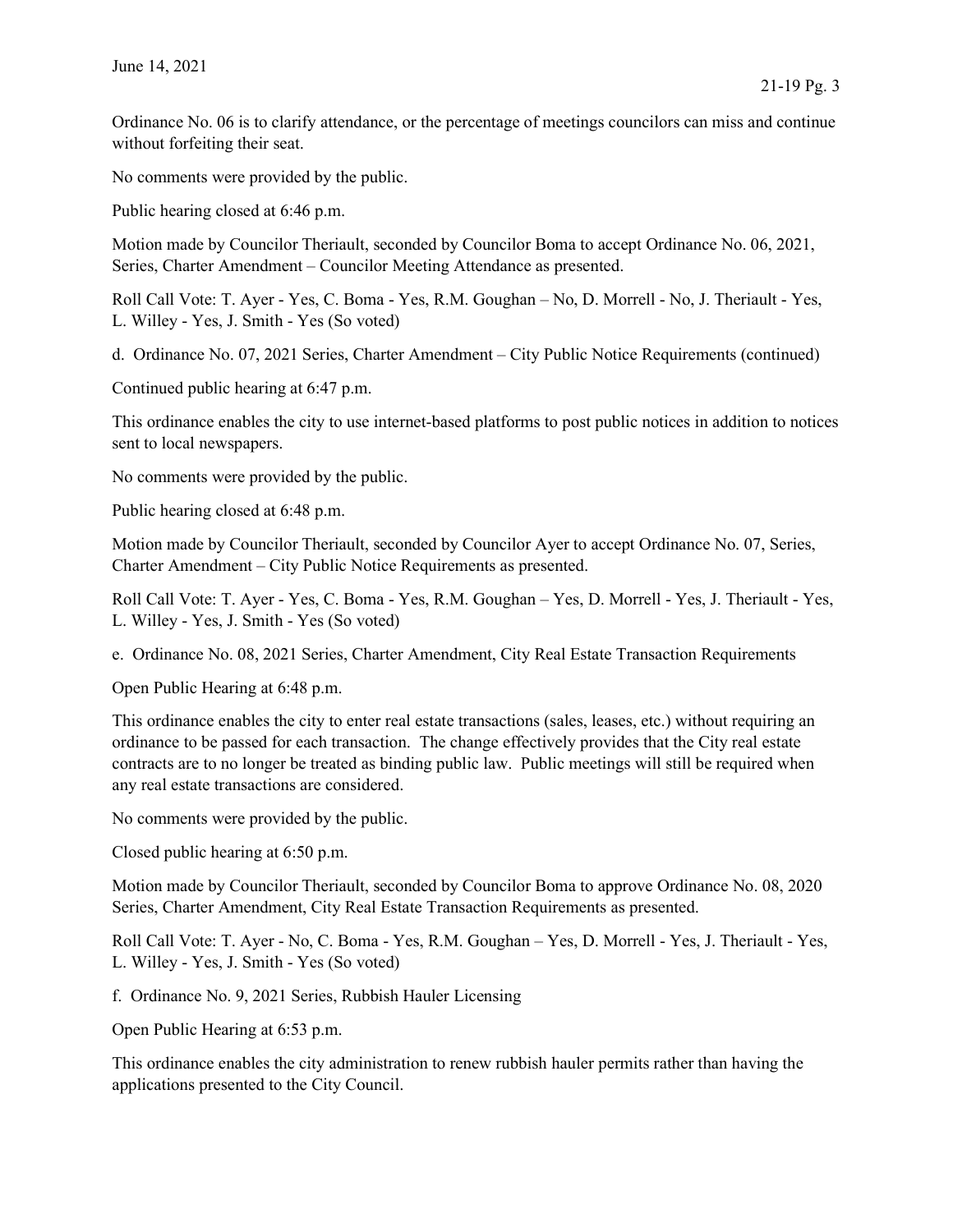No comments were provided by the public.

Close Public Hearing at 6:54 p.m.

Motion made by Councilor Morrell, seconded by Councilor Ayer to approve Ordinance No. 9, 2021 Series, Rubbish Hauler Licensing as presented.

Roll Call Vote: T. Ayer - Yes, C. Boma - Yes, R.M. Goughan – Yes, D. Morrell - Yes, J. Theriault - Yes, L. Willey - Yes, J. Smith - Yes (So voted)

g. Ordinance No. 10, 2021 Series, Administrative Amendments to Title 13

Open public hearing at 6:54 p.m.

The ordinance provides a rewrite of administrative elements in the City's Land Use and Development code, Title 13. Clarifications are made to Planning Board and staff rights and responsibilities as well as terms and definitions used within Title 13.

No comments were provided by the public.

Public hearing was closed at 6:56 p.m.

Motion made by Councilor Ayer, seconded by Councilor Morrell to accept Ordinance No. 10, 2021 Series, Administrative Amendments to Title 13 as presented.

Roll Call Vote: T. Ayer - Yes, C. Boma - Yes, R.M. Goughan – Yes, D. Morrell - Yes, J. Theriault - Yes, L. Willey - Yes, J. Smith - Yes (So voted)

h. Ordinance No. 11, 2021 Series. Amending Campground Standards

Open public Hearing at 6:56 p.m.

This ordinance modifies current campground development standards to allow such in the R-2 zone and clarifies some construction requirements for campground developments.

Troy Haney came to explain his plans to build an RV campground and the different inspections and specifications/requirements that are in place to have and operate a facility.

Public hearing was closed at 7:06 p.m.

Motion made by Councilor Theriault, seconded by Councilor Willey to approve Ordinance No. 11, 2021 Series with the ordinance being amended to change the minimum acreage size to 3 in the R-2 zone and 10 in the R-3 zone.

Roll Call Vote: T. Ayer - Yes, C. Boma - Yes, R.M. Goughan – Yes, D. Morrell - Yes, J. Theriault - Yes, L. Willey - Yes, J. Smith - Yes (So voted)

i. Ordinance 12, 2021 Series, Rezoning 1.3 acres from I2 to C2 at 14 Evergreen Pkwy

Open public Hearing at 7:09 p.m.

This ordinance rezones the old Warehouse restaurant property from industrial (I-2) to Commercial (C-2). The commercial zoning enables more potential uses to be on the property and relaxes some site development requirements.

Closed public hearing at 7:10 p.m.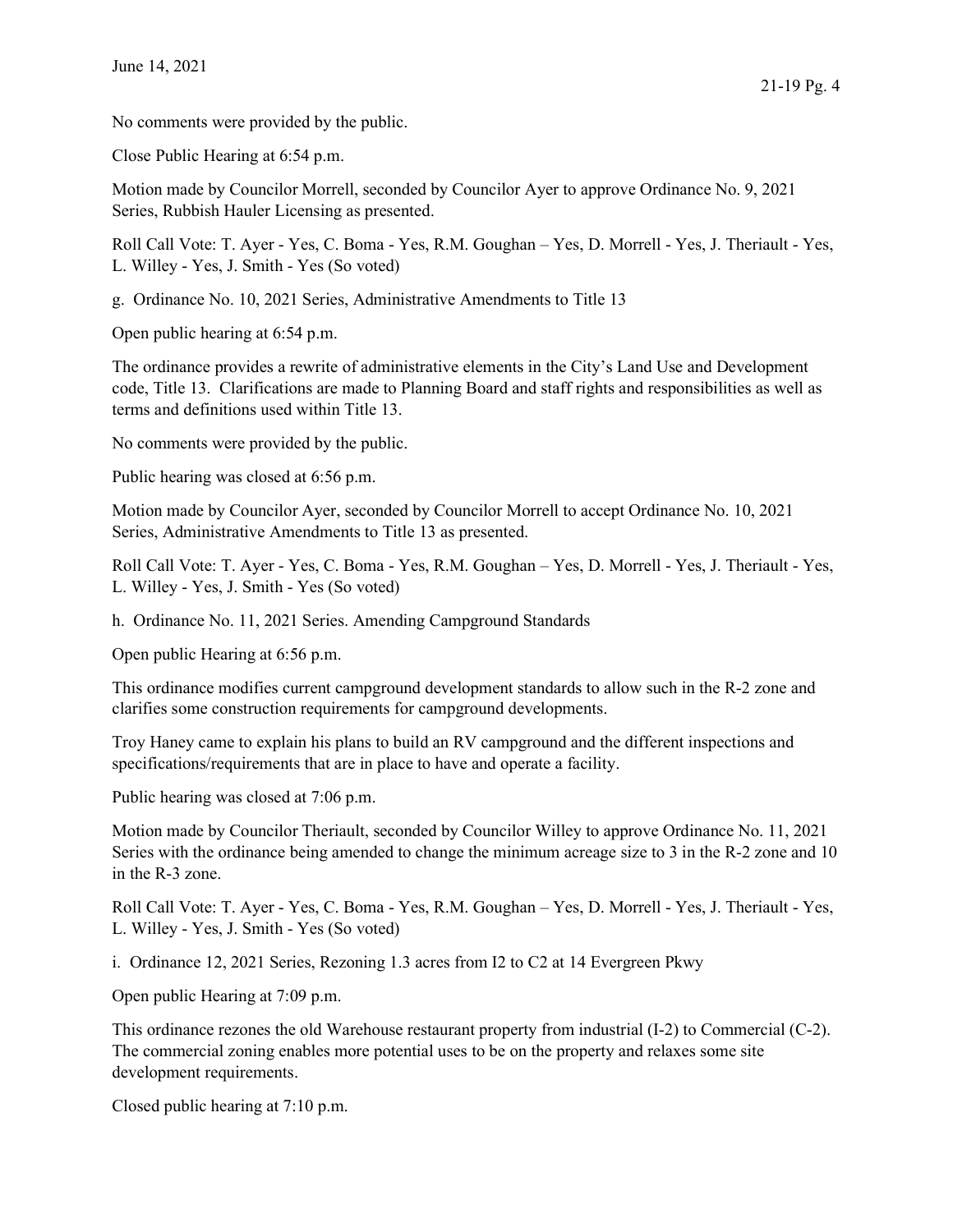Motion made by Councilor Ayer, seconded by Councilor Morrell to accept Ordinance 12, 2021 Series, Rezoning 1.3 acres from I2 to C2 at 14 Evergreen Pkwy as presented.

Roll Call Vote: T. Ayer - Yes, C. Boma - Yes, R.M. Goughan – Yes, D. Morrell - Yes, J. Theriault - Yes, L. Willey - Yes, J. Smith - Yes (So voted)

Council Agenda Item #7: Reports by Staff and Committees

a. Financial report for May 2021

Carl Grant, finance director reviewed the May 2021 Financial Report.

Motion made by Councilor Willey, seconded by Councilor Theriault to accept the May 2021 financial report as presented.

Roll Call Vote: T. Ayer - No, C. Boma - Yes, R.M. Goughan – Yes, D. Morrell - No, J. Theriault - Yes, L. Willey - Yes, J. Smith - Yes (So voted)

b. Manager's Report

Manager Marker reviewed the City Manager's Report dated June 14, 2021

Council Agenda Item #8: New Business, Ordinances and Resolutions

a. Resolution 06-01-2021, Establishing the 2021 Property Tax Rates and Related Deadlines.

Manager Marker explained the Resolution 06-01-2021 Property Tax Rates and Related Documents. Manager Marker noted there is an increase in city valuation this year. The city will likely receive unanticipated federal dollars this year, but such cannot be used for operations. Those funds must be used for pandemic infrastructure purposes. There is also a possibility of the RSU receiving over \$237,000 to help offset taxes if the legislature approves. Due to the uncertainty of fund amounts and timing for the additional funds, it is recommended that the mil rate be set based on approved budgets and held at .02355 for 2021.

Councilor Ayer explained that he would like to table the discussion until later so that they can wait to see what is happening at the state level with reimbursements for the RSU.

Motion made by Councilor Ayer, seconded by Councilor Morrell to table the discussion until the next meeting.

Roll Call Vote: T. Ayer - Yes, C. Boma - Yes, R.M. Goughan – Yes, D. Morrell - Yes, J. Theriault - No, L. Willey - Yes, J. Smith - Yes (So voted)

b. Resolution 06-02-2021, Continuation of MMA Workers' Compensation Incentive Program

Manager Marker explained that this resolution is for the City to continue with the MMA Workers' Compensation Incentive Program that we currently have had in place for reimbursement of insurance premiums. The program reduces the city's premiums by roughly \$6,000.

Motion made by Councilor Ayer, seconded by Councilor Boma to accept Resolution 06-02-2021, Continuation of MMA Workers' Compensation Incentive program as presented.

Roll Call Vote: T. Ayer - Yes, C. Boma - Yes, R.M. Goughan – Yes, D. Morrell - Yes, J. Theriault - Yes, L. Willey - Yes, J. Smith - Yes (So voted)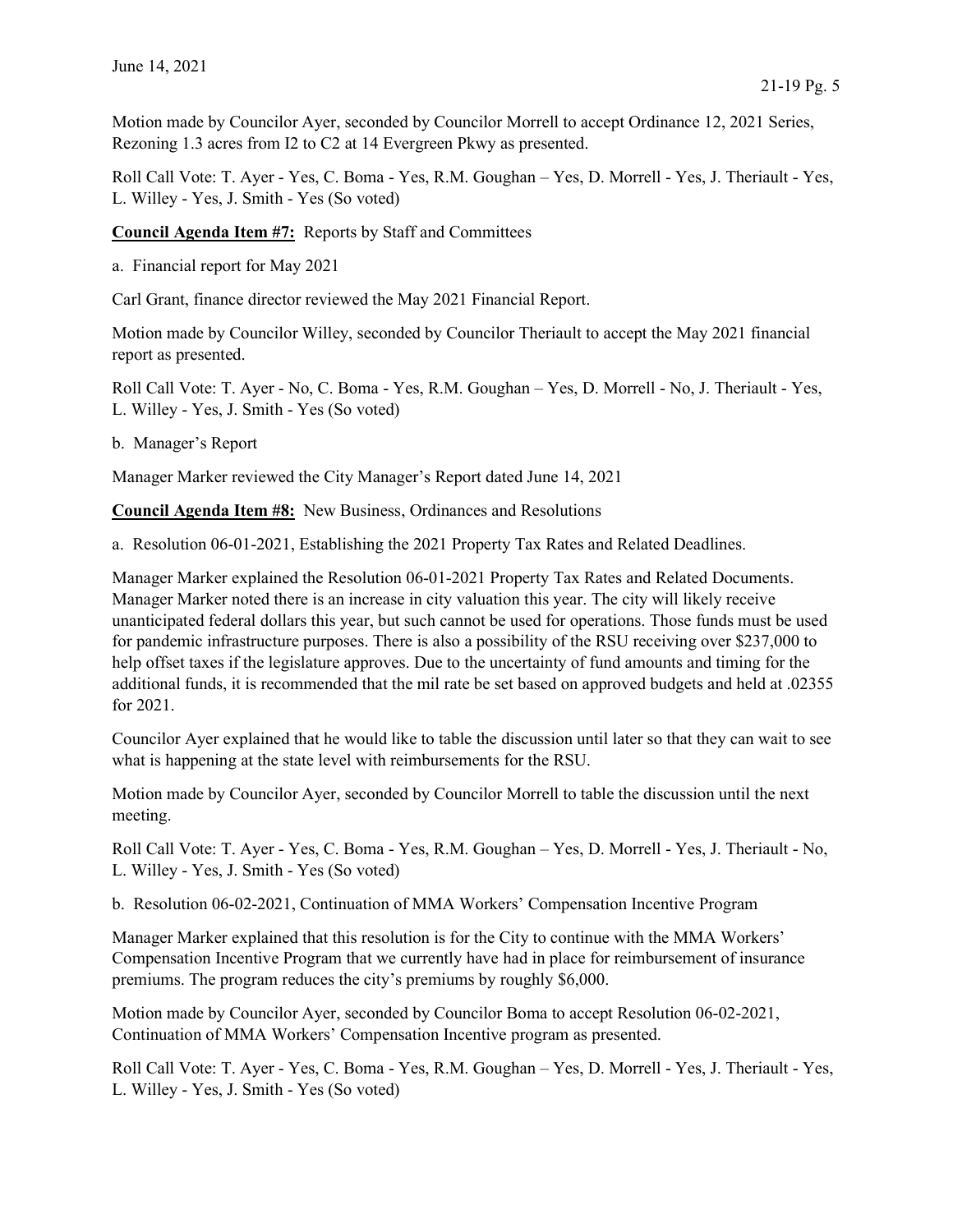c. Purchase and Sale Agreement regarding 142 Lower Lyndon Street

Motion made by Councilor Morrell, seconded by Councilor Theriault to accept the Purchase and Sale Agreement for 142 Lower Lyndon Street to Caldwell's Auto, LLC as presented.

Roll Call Vote: T. Ayer - Abstain, C. Boma - Yes, R.M. Goughan – Yes, D. Morrell - Yes, J. Theriault - Yes, L. Willey - Yes, J. Smith - Yes (So voted)

d. Approving Modification of Summer Meeting Schedule

Manager Marker explained the proposed summer schedule that would reduce the number of meetings and not hold a meeting on the  $26<sup>th</sup>$  of July but would have a special meeting on the  $28<sup>th</sup>$  of June for the Mil Rate.

Motion made by Councilor Ayer, seconded by Mayor Smith to approve the modification of the Summer Schedule removing the meeting from July  $26<sup>th</sup>$  and holding a special meeting on June  $28<sup>th</sup>$  to set the Mil Rate.

Roll Call Vote: T. Ayer - Yes, C. Boma - Yes, R.M. Goughan – No, D. Morrell - No, J. Theriault - Yes, L. Willey - Yes, J. Smith - Yes (So voted)

e. Abatement of taxes at 11 Lower Lyndon Street

Manager Marker explained that the property was on the Tax acquired bid list for several years. The bid accepted by the Council was insufficient to cover all past due taxes and therefore an abatement of remaining taxes is appropriate.

Motion made by Councilor Morrell, seconded by Councilor Theriault to abate the taxes at 11 Lower Washington upon the receipt of the awarded \$3,000.00 for the property.

f. Introduction of Ordinance No. 13, 2021 Series, Charter Amendment, Filling Council Vacancies

g. Introduction of Ordinance No. 14, 2021 Series, Charter Amendment, Employee Political Activities

Councilor Ayer introduced Ordinance No. 13, 2021 Series, Charter Amendment, Filling Council Vacancies and Ordinance No. 14, 2021 Series, Charter Amendment, Employee Political Activities.

## Council Agenda Item #9: Old Business

a. Discussion and Possible Action Regarding Collective Bargaining Agreement with Local 220, Council No. 93, American Federation of State County and Municipal Employees, AFL- CIO

b. Discussion and Possible Action Regarding Collective Bargaining Agreement with Police Sergeants

Agenda items 9 a & b were moved to executive session for discussion.

Council Agenda Item #10: Reports and Discussion by Mayor and Council Members

a. Ambulance Transfer Services Study Committee

Mayor Smith stated that the Ambulance Transfer Service Study Committee is eliminated at this time until there is a clear scope of work and what we want for citizen involvement.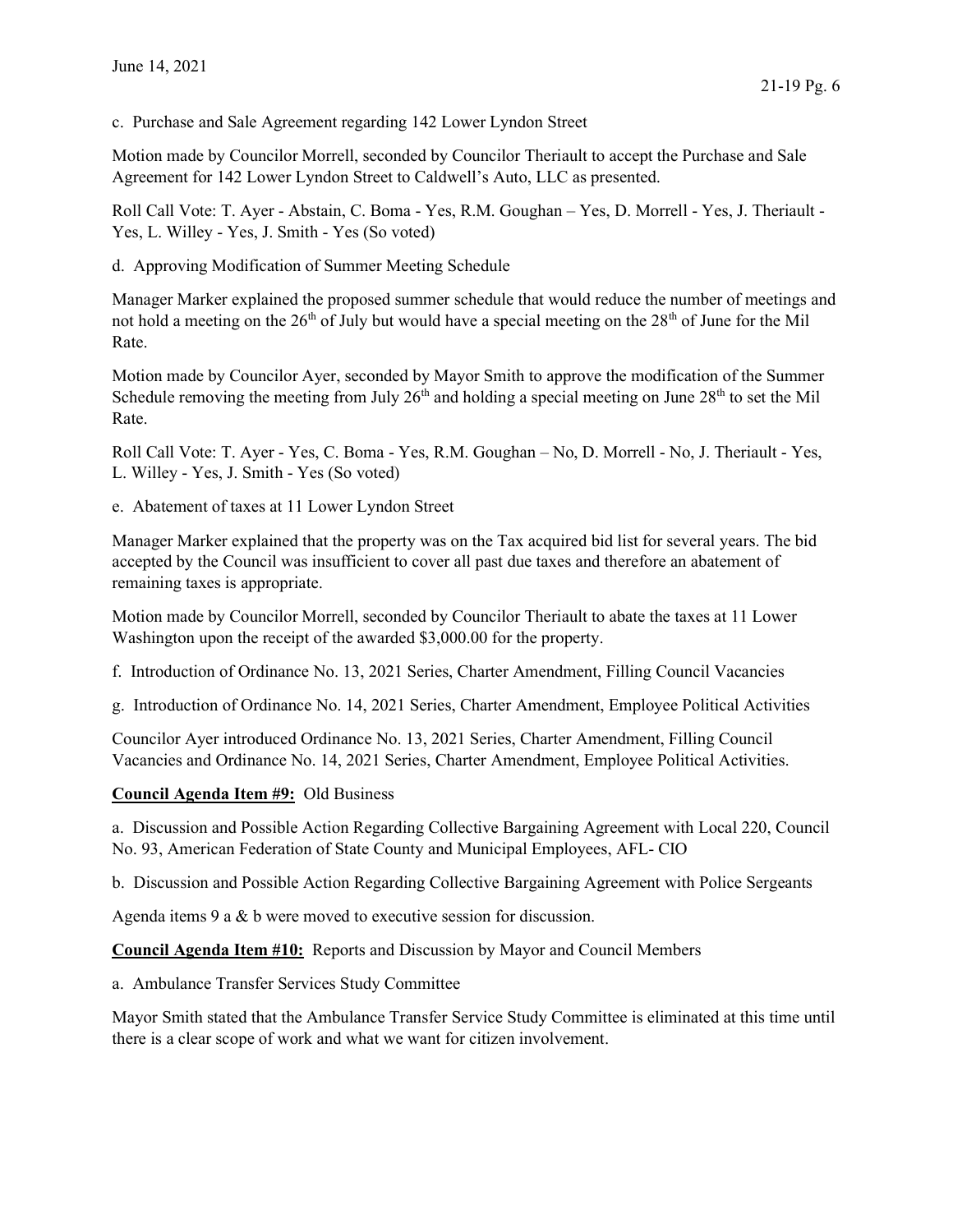Councilor Willey stated that she was contacted by a citizen who was concerned that Councilors were meeting outside of meetings and that there were four seen at a local restaurant and would like to know how to respond to people when asked questions like this.

Mayor Smith stated that it was false information.

Councilor Morrell stated that he asked for the ambulance committee to look into the facts, there was no hidden agenda.

Councilor Ayer stated that he never intended to get rid of the ambulance service in Caribou and that he is grateful for the service that is offered.

Council Agenda Item #11: Executive Session(s)

a. Personnel items under §405.6.A

Motion made by Councilor Ayer, seconded by Councilor Willey to enter executive session at 7:57 p.m. to discuss Personnel items under §405.6.A

Roll Call Vote: T. Ayer - Yes, C. Boma - Yes, R.M. Goughan – No, D. Morrell - No, J. Theriault - Yes, L. Willey - Yes, J. Smith - Yes (So voted)

Council exited executive session at 8:57 p.m.

No action was taken.

Motion made by Councilor Ayer, seconded by Councilor Willey to enter executive session to discuss Collective bargaining agreements under §405.6.D

Roll Call Vote: T. Ayer - Yes, C. Boma - Yes, R.M. Goughan – Yes, D. Morrell - Yes, J. Theriault - Yes, L. Willey - Yes, J. Smith - Yes (So voted)

Council exited executive session at 9:25 p.m.

Motion made by Councilor Willey, seconded by Councilor Boma to approve the collective bargaining agreement with the Public Works Department as tentatively agreed.

Roll Call Vote: T. Ayer - No, C. Boma - Yes, R.M. Goughan – No, D. Morrell - No, J. Theriault - Yes, L. Willey - Yes, J. Smith - Yes (So voted)

Motion made by Councilor Willey, seconded by Councilor Boma to approve the collective bargaining agreement with the Police Department Sergeants as tentatively agreed.

Roll Call Vote: T. Ayer - No, C. Boma - Yes, R.M. Goughan – No, D. Morrell - No, J. Theriault - Yes, L. Willey - Yes, J. Smith - Yes (So voted)

Council Agenda Item #12: Next Regular Meetings

Special Meeting June 28, Regular Meeting July 12

Council Agenda Item #13: Adjournment

Motion made by Councilor Ayer, seconded by Councilor Boma to adjourn the meeting at 9:35 p.m.

Roll Call Vote: T. Ayer - Yes, C. Boma - Yes, R.M. Goughan – Yes, D. Morrell - Yes, J. Theriault - Yes, L. Willey - Yes, J. Smith - Yes (So voted)